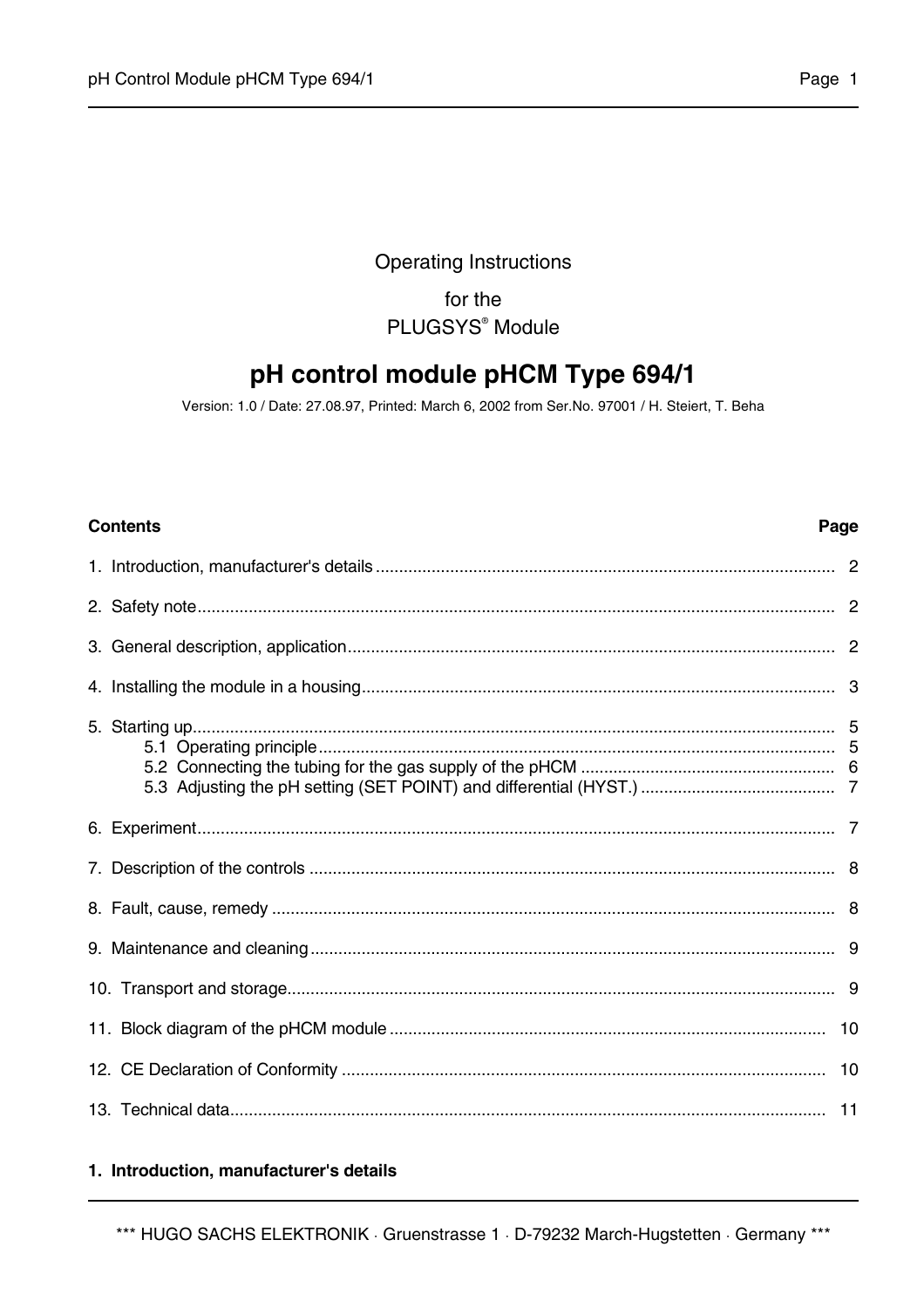These Operating Instructions describe the operation and use of the **pHCM** Module Type 694/1. It is part of the equipment and should be kept close to it.

All the information in these Instructions has been drawn up after careful examination but does not represent a warranty of product properties. Alterations in line with technical progress are reserved.

This PLUGSYS module is manufactured by:

Hugo Sachs Elektronik Gruenstr. 1, 79232 March-Hugstetten Germany

| Phone (Germany): | 07665-9200-0<br>(others): $int. +497665-9200-0$   |
|------------------|---------------------------------------------------|
| Fax (Germany):   | 07665-9200-90<br>(others): $int. +497665-9200-90$ |
|                  | eMail: HSEMain@aol.com                            |

# **Copyright**

This product and the corresponding documentation are protected by copyright. All rights reserved. This document must not be copied, photocopied, reproduced or translated, either as a whole or in parts, without prior written agreement by Hugo Sachs Elektronik, March/Hugstetten, Germany.

# **Trademark**

PLUGSYS is a registered trademark of Hugo Sachs Elektronik, March/Hugstetten, Germany.

#### **2. Safety note**



 **Important:** This equipment is not suitable for operation in hazardous areas and/or in a flammable atmosphere.

The equipment is not approved for measurement on humans!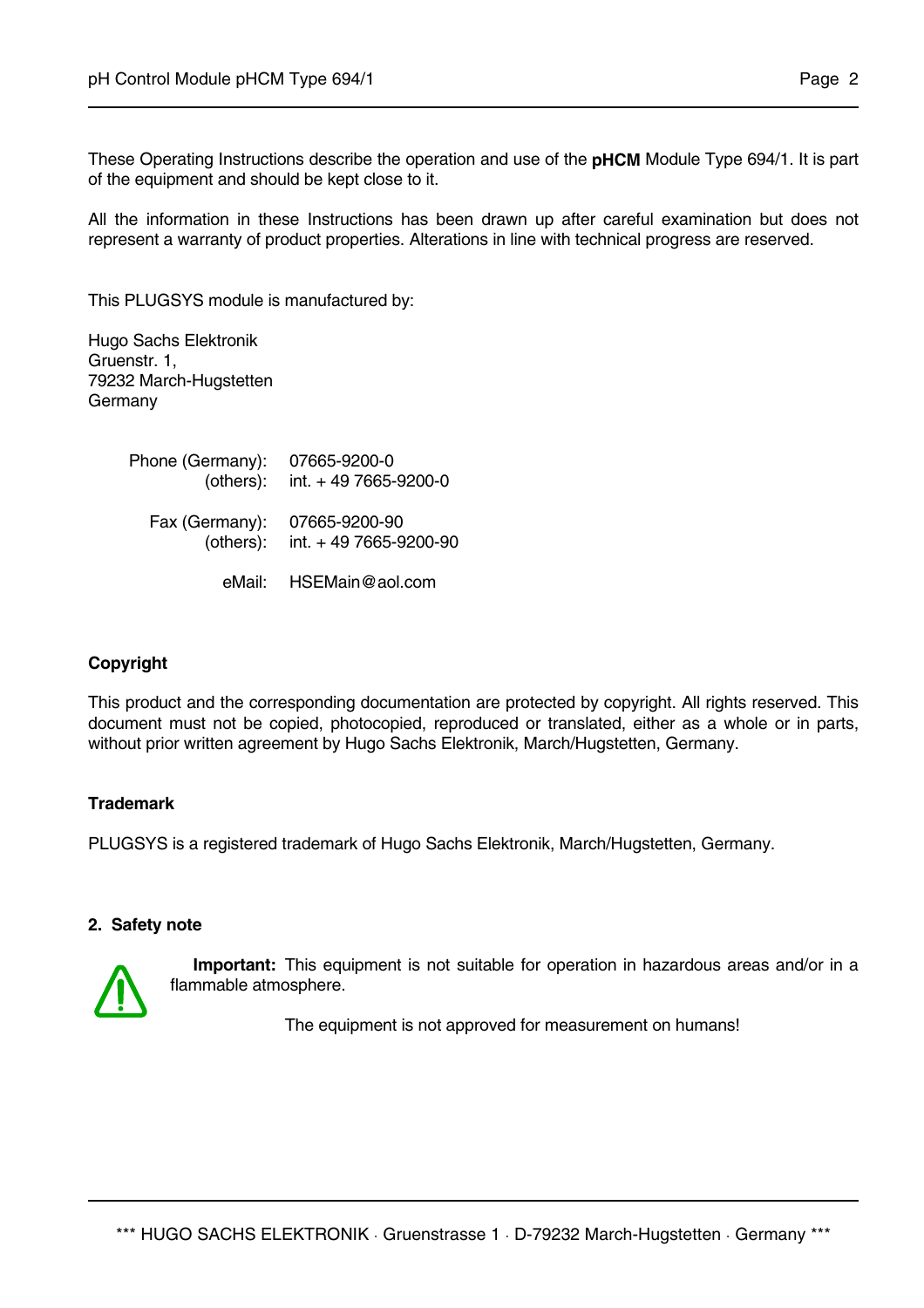#### **3. General description, application**

The **pHCM** module Type 694/1 is a module of the HSE PLUGSYS measuring system and is used for maintaining a constant pH in perfusion systems. It can only be used in conjunction with a pH measurement module pHMM Type 694.

The main application is in ensuring a constant pH of biological solutions, as e.g. in the perfusate for isolated organs. To control the pH a gas flow bubbling through the perfusion solution is switched on and off. Fine adjustment of the rate of gas flow is by a built-in needle valve. The required pH value and the permitted fluctuations (differential) can be adjusted on trimmer potentiometers and can be indicated on the corresponding pHMM module by pressing a key.

In order to operate the **pHCM** module it has to be installed (on the right of a pHMM module) in a PLUGSYS Series 600 housing.

### **4. Installing the module in a housing**

(If the module has been supplied already installed you can omit this Section and continue with Section 5. If you have received the module as a separate unit you should continue here.)

Before you can use the **pHCM** module it has to be installed, together with the pHMM module, in a suitable HSE PLUGSYS housing Series 600 (Nov. 95: 601 to 607). The **pHCM** module can only be installed on the right next to the pHMM module.

If the module is supplied as part of a completely installed PLUGSYS measuring system the work described below has already been carried out.

When installing the pHMM module, follow the details given in the corresponding Operating Instructions.

Before the **pHCM** module is installed it is necessary to fit a jumper.

The jumper A (4) is used to set the switching action of the valve. It selects whether the valve should open or should close on reaching a certain pH value.

In the basic setting (jumper fitted as shown in 4) the valve is normally closed and opens when the set pH is exceeded. This is also the factory setting.

The two modules pHMM and **pHCM** are linked by a 10-way ribbon cable which is plugged into the appropriate connectors on the circuit boards.



**WARNING: do not twist the ribbon cable when making the connection!**:



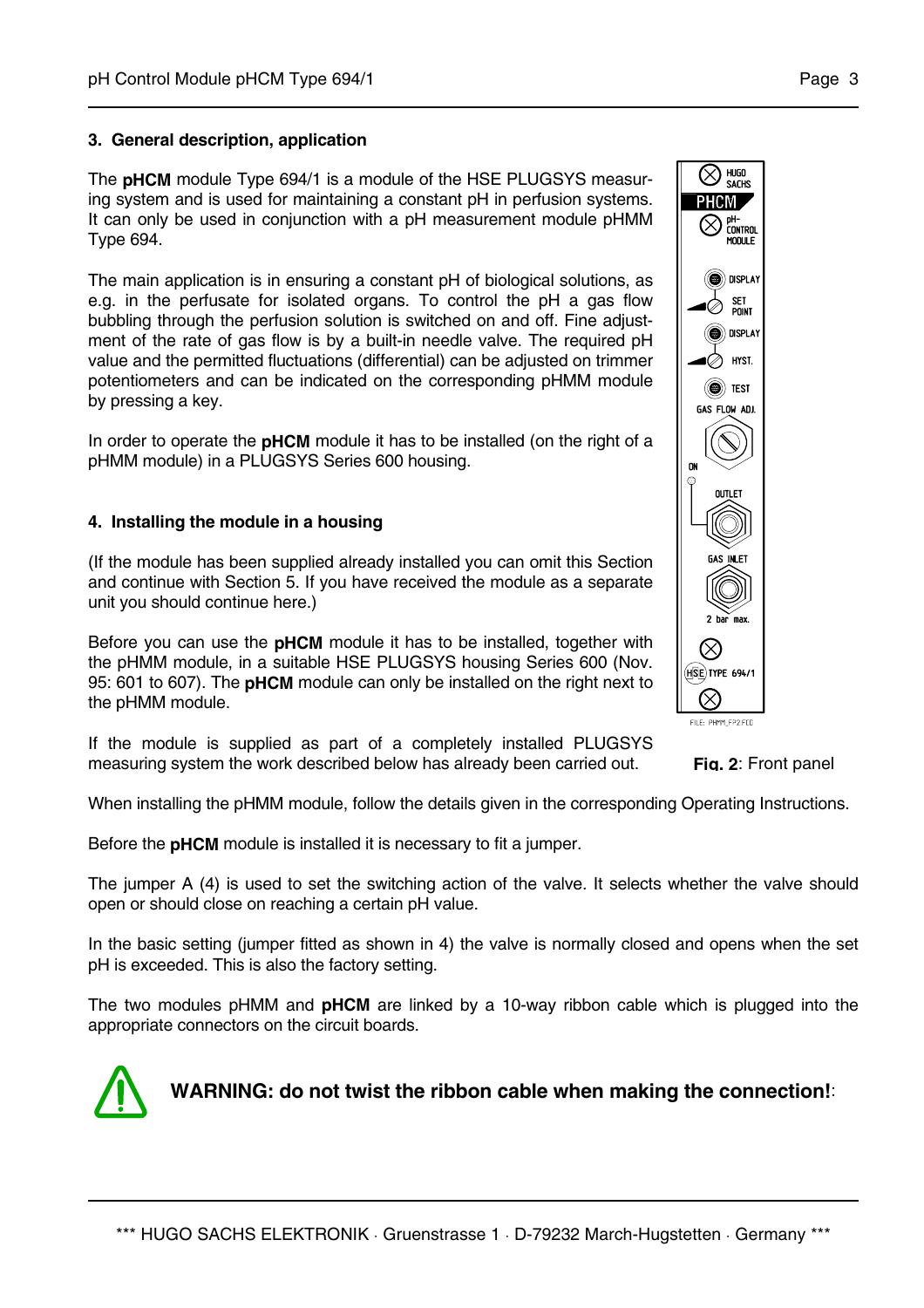

**Fig. 4** Position of the internal jumper. When the jumper is set as shown in the diagram, the valve on the pHCM is normally closed and opens when the set value is exceeded.

Brief procedure (for full details see the Operating Manual of the housing):

- **•** Pull out the mains plug on the housing.
- **•** Remove the blank panel(s) at the housing slot position intended for the **pHCM** module (and for the pHMM module).
- **•** Insert the prepared modules (cables and jumpers fitted on the pHMM, ribbon cable fitted between **pHCM** and pHMM) into the housing. Note the guide rails.
- **•** Push the pHMM module firmly into the bus connectors.
- **•** Screw on the front panels.
- **•** Connect the pH electrode to pHMM.
- **•** Make the gas connections as shown in 7 Section 0. Note maximum supply pressure 2 bar.
- **•** Reconnect the mains plug to the housing.
- **•** Switch on the housing, open up the gas supply.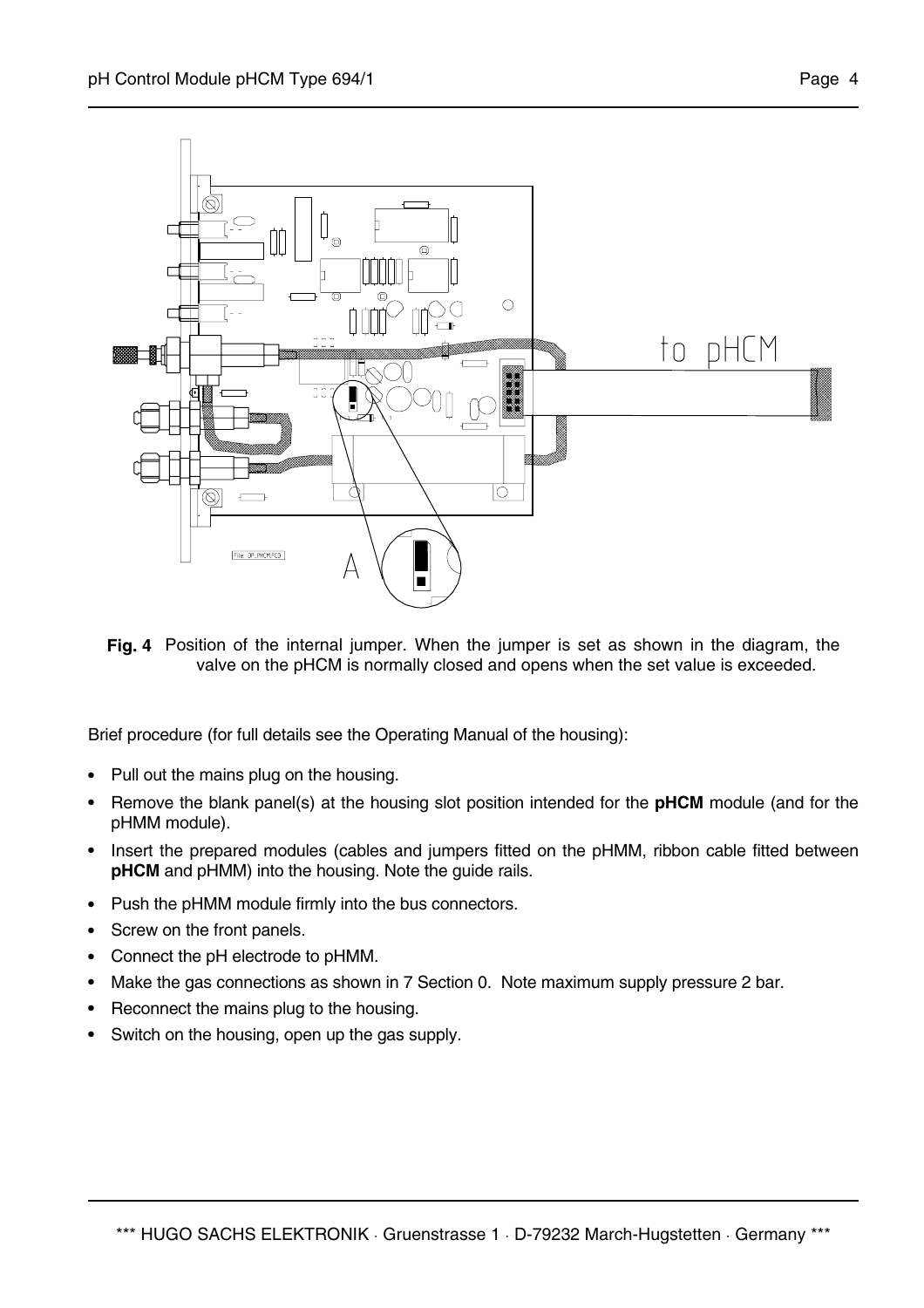### **5. Starting up**

After the pHMM module has been calibrated to the pH electrode used it is possible to start up the pH control.

#### **5.1 Operating principle**

In order to ensure correct operation of the **pHCM** module it is necessary to consider first the solution to be aerated.

For example, if a Krebs-Henseleit solution has to be set at a physiological value of pH 7.4, the standard composition of the Krebs-Henseleit solution has to contain 13.2 mM NaHCO<sub>3</sub> in solution. As the name implies, the solution pH is maintained constant through the so-called bicarbonate buffer. The KH solution is so adjusted that a gas flow with  $5\%$  CO<sub>2</sub> has to be used to achieve a pH of 7.4. It is usual to use Carbogen gas  $(95\% O<sub>2</sub>, 5\% CO<sub>2</sub>)$  for this purpose.

There are however applications where the perfusate has to have a lower oxygen content differing from 95%. Since readily prepared gas mixtures are quite costly, this module for maintaining a constant pH has been developed.

In the perfusion of the isolated lung, for example, it is desirable to have an oxygen content of 21% as in the atmosphere. If a KH solution is aerated with normal room air the pH rises to about 8.9 which is already toxic.

In order to hold the pH at  $7.4$ ,  $CO<sub>2</sub>$  is pumped into the buffer solution from time to time. The pHMM measures the pH of the solution using a pH electrode. The **pHCM** connected to it opens and closes the CO<sub>2</sub> supply and thereby controls the pH at the required physiological value.

In the present example, we wish to have a pH of 7.4 and an oxygen proportion of 21% in our solution. We therefore aerate the solution continuously with room air (20.9%). After a certain time the solution pH has increased and a valve in the **pHCM** opens to pass pure CO<sub>2</sub> from a CO<sub>2</sub> cylinder into the solution. To keep the pH within the range 7.35 to 7.4 it is necessary to adjust the "SET POINT" to 7.4 and the differential (HYST.) to 0.05. As the pH rises above 7.4 the valve in the **pHCM** opens and starts the supply of CO<sub>2</sub>. The CO<sub>2</sub> is now bound by the bicarbonate and thereby lowers the pH. When the pH has fallen by the differential to 7.35 (7.4 - 0.05) the valve closes and the cycle starts again from the beginning. With these adjustments the solution pH is therefore held within the range 7.35 to 7.4, and the tissue is always provided with solution at the correct pH. Fig. 3 shows the variation of the pH during control by the **pHCM**.



**Fig. 5** Variation of the pH when CO<sub>2</sub> aeration is switched on and off

This system could of course also be used to maintain a toxic value of the pH; this may be important in certain applications. It is only necessary to set an appropriate set point value.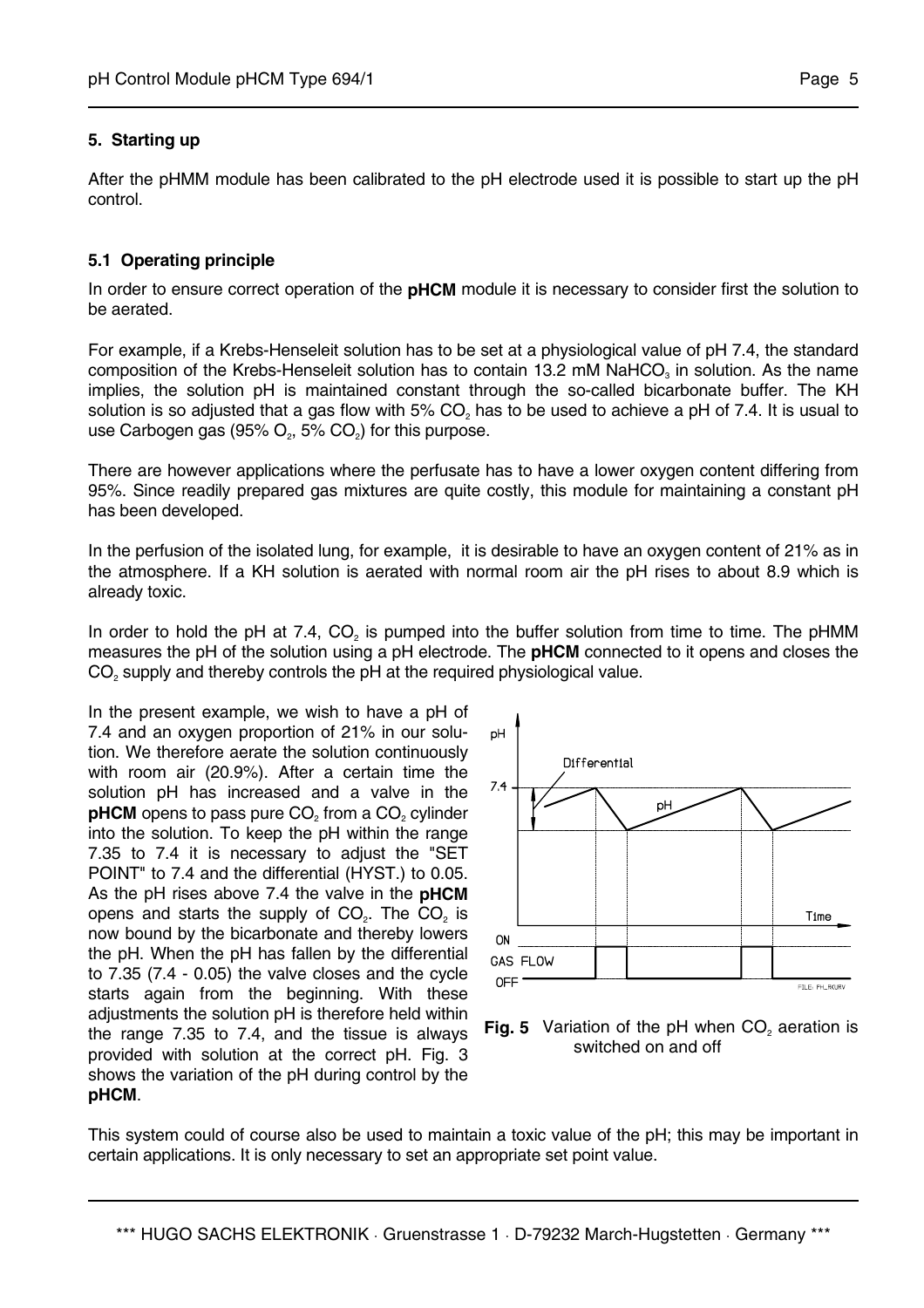#### **5.2 Connecting the tubing for the gas supply of the pHCM**

Using the tubing supplied, connect first the gas connection OUTLET to a glass frit in the solution reservoir.

Then connect the pressure tubing supplied (approx.  $2 \text{ m}$ ) to the pressure regulator on your  $CO<sub>2</sub>$  cylinder. When adjusting the pressure regulator on the gas cylinder, note please that a pressure of 2 bar must not be exceeded. An inlet pressure of between 1 and 1.5 bar is quite sufficient.



**Warning:** The specified maximum input pressure of 2 bar must not be exceeded !

After filling the reservoir and introducing the frit, press the TEST key on the **pHCM**. Gas bubbles should now rise up from the frit. The strength of the gas bubble stream is regulated with the needle valve "GAS FLOW ADJ." so that there is thorough bubbling but the solution does not foam. The pH setting (SET POINT) and the differential (HYST.) can then be adjusted.



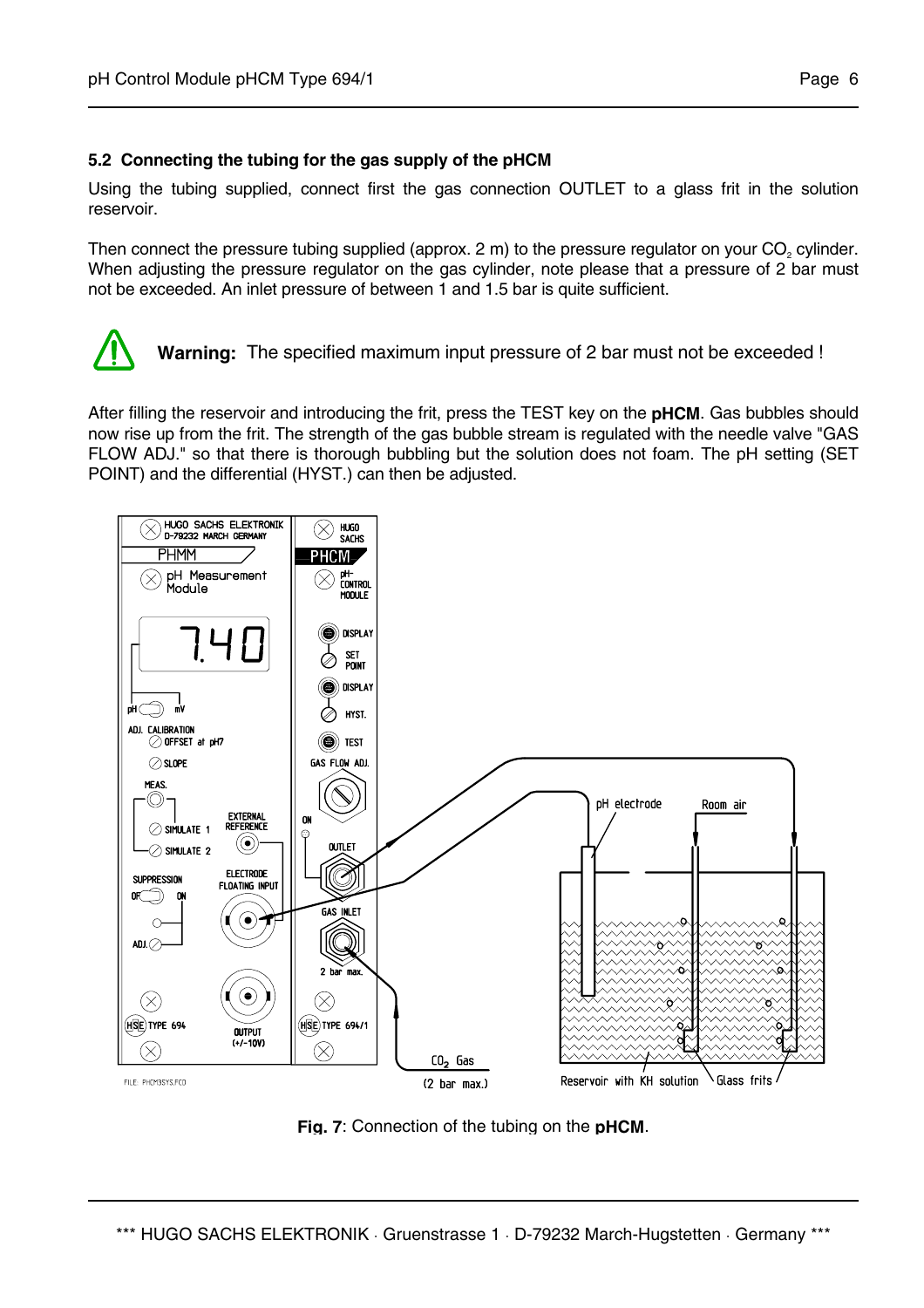### **5.3 Adjusting the pH setting (SET POINT) and differential (HYST.)**

For example, to achieve a perfusion solution with a pH within the range 7.3 to 7.4, the procedure is as follows:

- **•** Press the "DISPLAY" key above "SET POINT". The current setting is now displayed on the pHMM module.
- **•** The required pH setting can now be produced by rotating the "SET POINT" trimmer potentiometer using a small screwdriver. Clockwise rotation increases the value, anticlockwise rotation reduces it. The setting is shown throughout on the pHMM. For the example indicated above the SET POINT has to be set at 7.4.
- **•** Press the "DISPLAY" key above "HYST." The current setting of the differential (permitted variation band) is now indicated on the pHMM module.
- **•** The required differential can now be set by rotating the "HYST." trimmer potentiometer using a small screwdriver. Clockwise rotation increases the value, anticlockwise rotation reduces it. For the example indicated above the differential "HYST." should be set to 0.1.

After these settings have been made the experimental measurements can be started.

#### **6. Experiment**

Before each experiment the pH electrode should be calibrated in buffer solutions at pH 7.00 and pH 4.00 (see Instructions for the pHMM). The response time of pH electrodes is usually about 10 seconds (combination pH electrode Type 830). This electrode has a stability of 0.05 pH/day. The slope of the pH electrode is approx. 55 mV/pH.

During the actual experiment the valve can be heard to switch from time to time. It is useful to check that sufficient numbers of gas bubbles are rising from the frit. If there are only few bubbles the process of saturation with CO<sub>2</sub> takes correspondingly longer. Also check that no bubbles are formed at the tip of the pH electrode which could lead to incorrect measurement.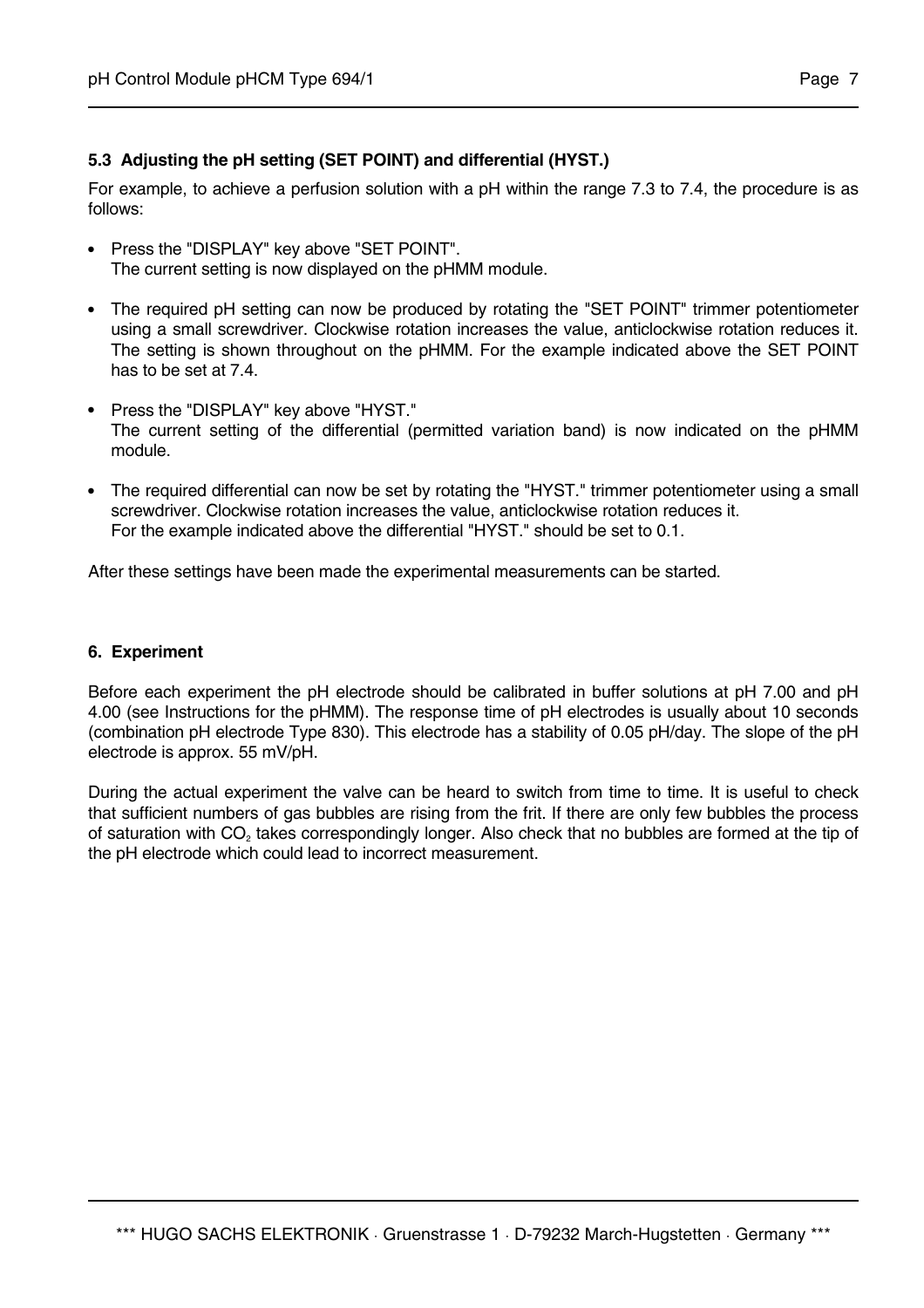#### **7. Description of the controls**

- (1) Key DISPLAY SET POINT. On pressing this key the setting (SET POINT) is indicated on the display of the pHMM, e.g. 7.40.
- **(1a)** Setting trimmer for the required value of the pH which has to be maintained constant (setpoint).
- **(2)** Key DISPLAY HYST. On pressing this key the differential (HYST.) is indicated on the display of the pHMM, e.g. 0.05.
- **(2a)** Setting trimmer for the required value of the differential (hysteresis) of the controlled pH.
- **(3)** TEST key to open the valve. This is used when adjusting the correct aeration using the needle valve.
- **(4)** Needle valve for adjusting the gas flow rate. Use the locknut to lock the selected setting.
- **(5)** Green LED. This LED lights up when the solenoid valve is activated and opens the gas flow to the outlet (5a).
- **(5a)** Gas outlet connection OUTLET.
- **(6)** Inlet connection INLET for the gas used.  **IMPORTANT:** maximum inlet pressure: 2 bar. The gas used must be clean, max. particle size 25 µm.



**Fig. 8**: Operating controls

#### **8. Fault, cause, remedy**

*Fault:* Although the valve is open (green LED alight) there is no bubbling in the reservoir.

- *Causes:* The needle valve is closed. The gas cylinder is empty. The shut-off valve of the pressure regulator on the gas cylinder is not open.
- *Remedy:* Check the shut-off valve on the pressure regulator. Adjust the pressure regulator to between 1 and 1.5 bar. Open the needle valve on the **pHCM** (turn anticlockwise). Check the tubing that they are not kinked.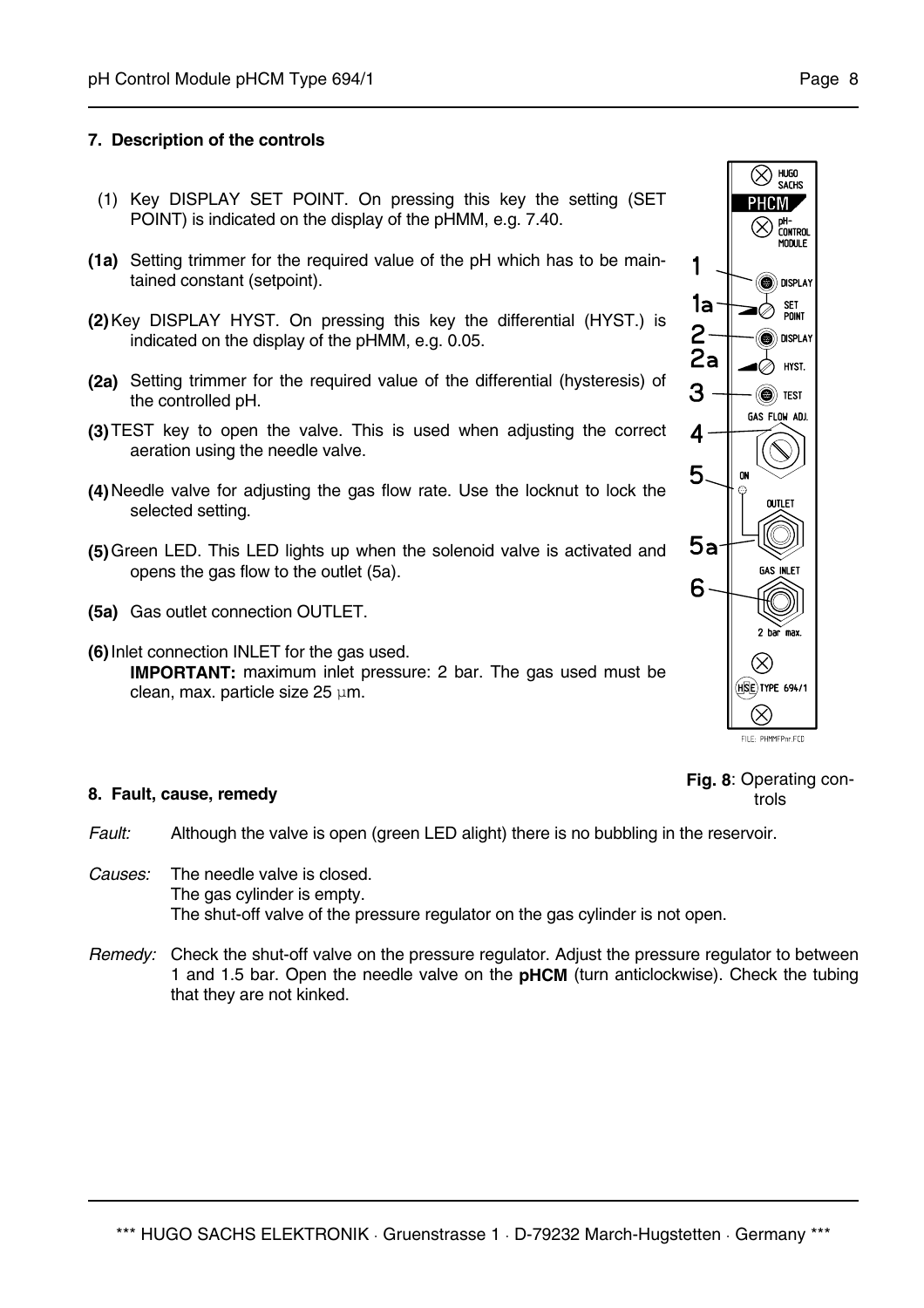#### **9. Maintenance and cleaning**

The PLUGSYS module requires no maintenance. The **pHCM** module is supplied fully calibrated. Any operation on or alteration of the electronic circuitry invalidates the manufacturer's warranty and product liability.

When the gas used is not clean (oily, dirt particles  $> 25 \mu m$ ) there is a possibility of incorrect operation of the **pHCM**. If such dirt is present the solenoid valve may fail. In this case you,can try to blow down the gas lines with air and a large-size syringe (e.g. 50 ml).

Before you do this you have to disconnect the pressure tubing from the **pHCM**.

Then apply an air-filled 50 ml syringe to the gas outlet "OUTLET" and open the solenoid valve by pressing the TEST key while at the same time discharging the syringe. This should blow back any dirt particles which have clogged the valve.

Another possibility is to connect the inlet tubing to the OUTLET and press TEST. The needle valve may have to be opened a little further. This procedure, too, blows back any dirt particles which clog the valve.

The front panel can be cleaned if necessary with a lightly moistened (not a wet) cloth. Before cleaning always pull out the mains supply plug!

No moisture must find its way into the unit and especially not into the switches and keys, since this leads to corrosion at the switch contacts resulting in faulty operation. In general the PLUGSYS housing should be protected against water splashes and salt solutions as this may damage individual components and may cause a short-circuit!

#### **10. Transport and storage**

In order to avoid transport damage if the unit has to be returned to the factory, the PLUGSYS housing should be packed in a suitably large carton (the carton should allow a spacing of about 10 cm all round so that sufficient packing material such as polystyrene, hard foam panel or similar can be included to protect against impact damage). When shipping individual modules these have to be protected against electrostatic discharges and should also be well packed. The module should first be enclosed in antistatic foil or envelope and then placed into a sufficiently large carton with adequate packing material.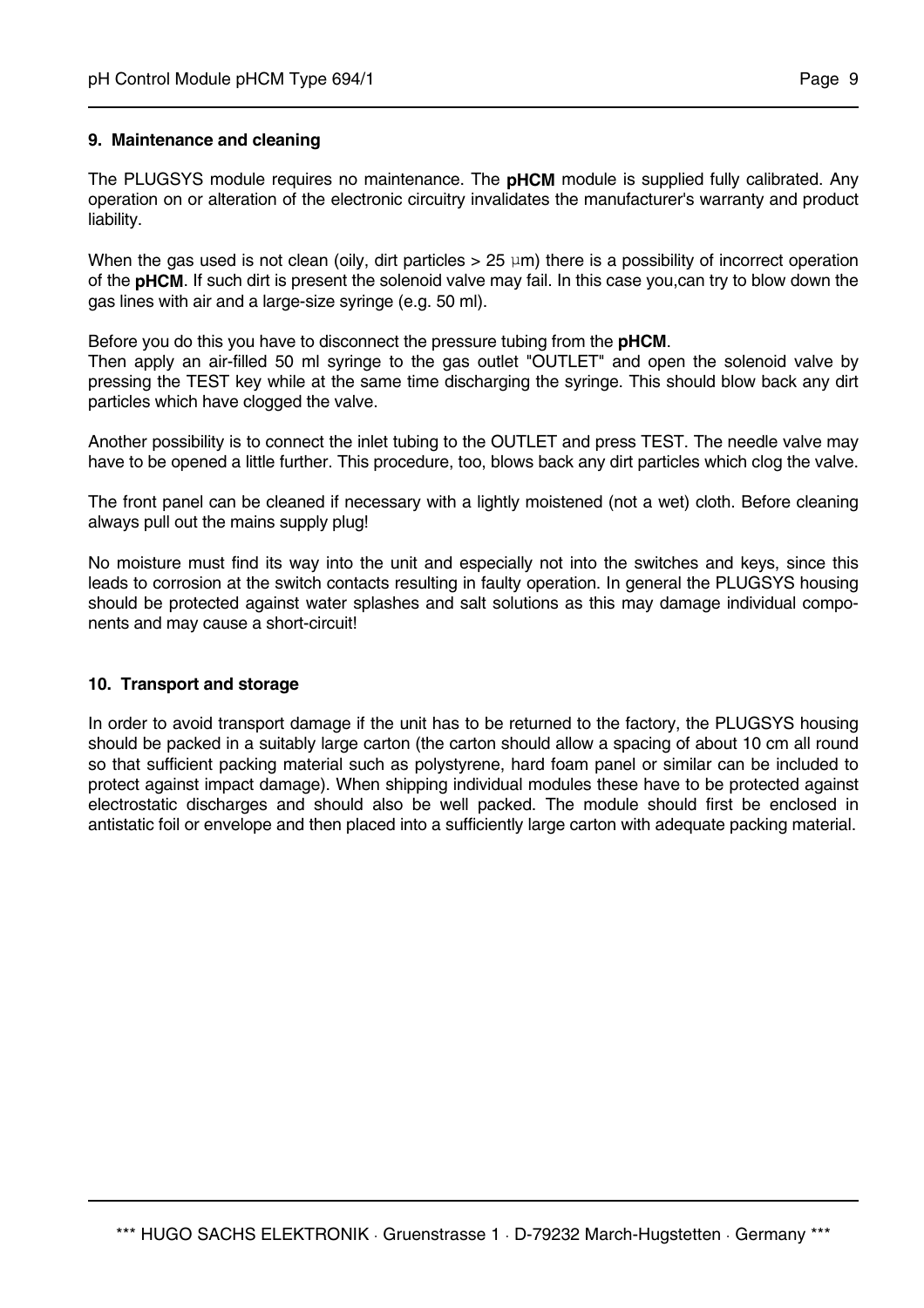# **11. Block diagram of the pHCM module**



\*\*\* HUGO SACHS ELEKTRONIK ⋅ Gruenstrasse 1 ⋅ D-79232 March-Hugstetten ⋅ Germany \*\*\*